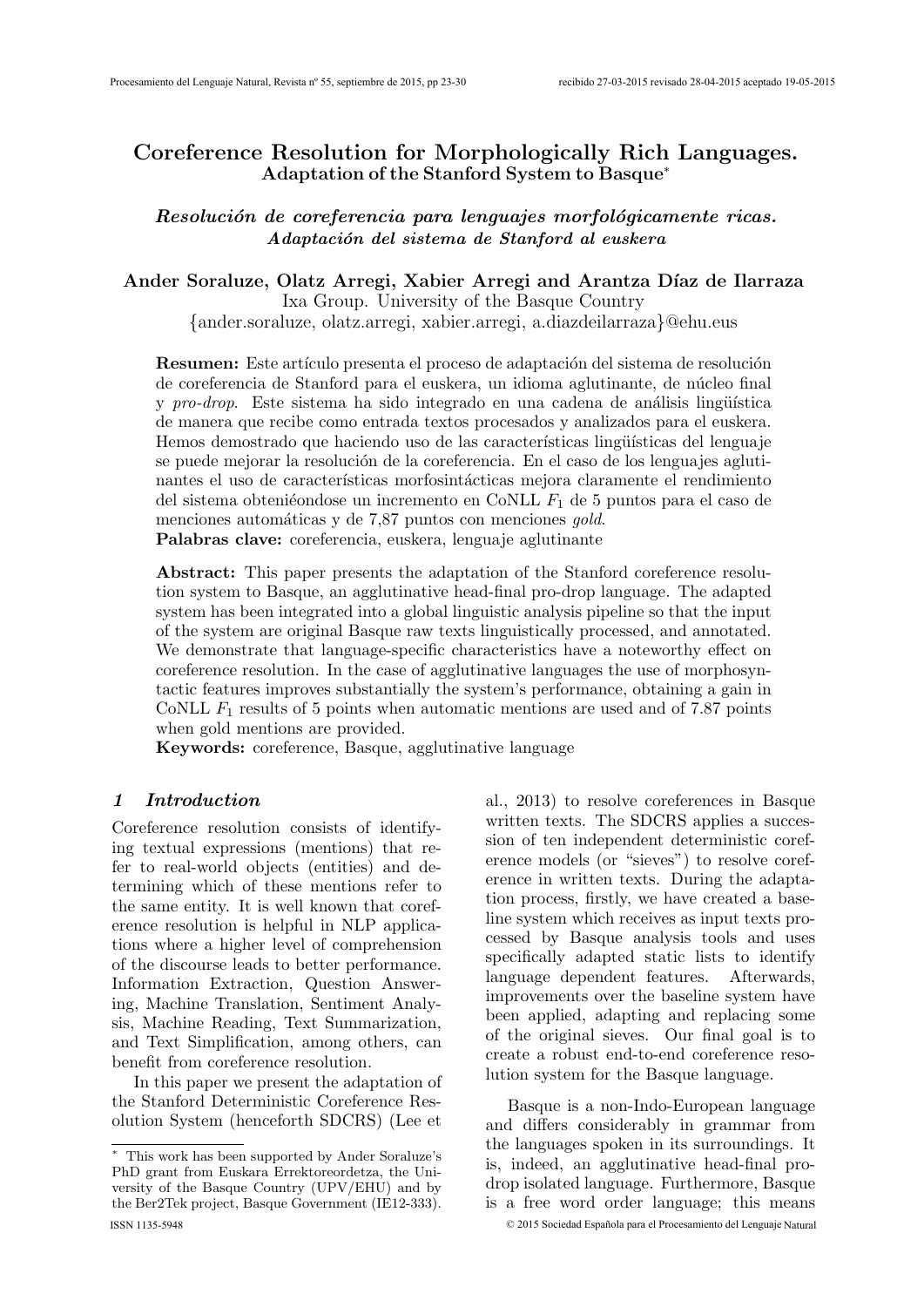that the order of phrases in the sentence can vary (Laka, 1996). The rich morphology of Basque requires that one takes into account the structure of words (morphological analysis) to improve coreference resolution results.

This paper is structured as follows. After reviewing related work in section 2, we describe the adaptation of the system for Basque in section 3. Section 4 presents the effects of considering some morphosyntactic characteristics of Basque and the improvements obtained with respect to the baseline system. The main experimental results are outlined in section 5 and discussed in section 6. Finally, we review the main conclusions and preview future work.

# 2 Related Work

The first coreference resolution systems were designed for English; nowadays, however, many conferences focus on multilingual coreference resolution. In CoNLL 2011 (Pradhan et al., 2011), participants had to model unrestricted coreference in the Ontonotes corpus (Pradhan et al., 2007) in English. Only one year later, the CoNLL 2012 shared task (Pradhan et al., 2012) involved predicting coreference in three languages, English, Chinese and Arabic. Participants adapted their systems to resolve coreference in these languages, taking into consideration the special characteristics of each language (Fernandes, dos Santos, and Milidiú, 2012). Björkelund and Farkas (2012) note that while Chinese and English are not morphologically rich languages, Arabic has a very complex morphology and this is why they had to use lemmas and unvocalized Buckwalter forms. Chen and Ng (2012), on the other hand, seek to improve the multi-pass sieve approach by incorporating lexical information using machine learning techniques. They employ different sieves depending on the language.

SemEval-2010 Task 1 (Recasens et al., 2010) was also dedicated to coreference resolution in multiple languages (Catalan, Dutch, English, German, Italian, and Spanish). This shared task addressed open questions like how much language-specific tuning is necessary to implement a general coreference resolution system portable to different languages or how helpful morphology, syntax and semantics are for solving coreference relations. Zhekova and Kübler (2010) suggest that an optimization of the feature set for individual languages should improve system performance. Broscheit et al. (2010) affirm that substantial improvements can be achieved by incorporating language specific information with the Language Plugin module of their BART system. The Language Plugin provides an effective separation between linguistic and machine learning aspects of the problem of coreference resolution. Recently, Kopeć and Ogrodniczuk (2012) have explained particularly well the process of adapting the BART system to Polish, a lessresourced language.

# 3 Adapting the Stanford Coreference Resolution System to Basque

The SDCRS applies a succession of ten independent deterministic coreference models (or "sieves") one at time from highest to lowest precision. It makes use of global information through an entity-centric model that encourages the sharing of features across all mentions that point to the same real-world entity. The architecture is highly modular, which means that additional coreference models can easily be integrated. The system gives stateof-the-art performance for English and has also been incorporated into hybrid state-ofthe-art coreference systems for Chinese and Arabic.

The module that resolves coreference is used at the end of a pipeline process where raw English written texts are processed. In each step, common linguistic processors (tokenizer, POS tagger, named entity recognizer) are applied to the text, thus obtaining linguistically annotated data.

The coreference resolution module is dependent on the annotations that previous modules make. As the modules were created to process English, we had to adapt the output obtained by Basque linguistic processors in order to create appropriate annotations for the coreference module.

The Basque linguistic processors used to create annotations are the following: i) A morphological analyser that performs word segmentation and PoS tagging (Alegria et al., 1996), ii) A lemmatiser that resolves the ambiguity caused at the previous phase (Alegria et al., 2002), iii) A multi-word item identifier that determines which groups of two or more words are to be considered multi-word expressions (Alegria et al., 2004), iv) A named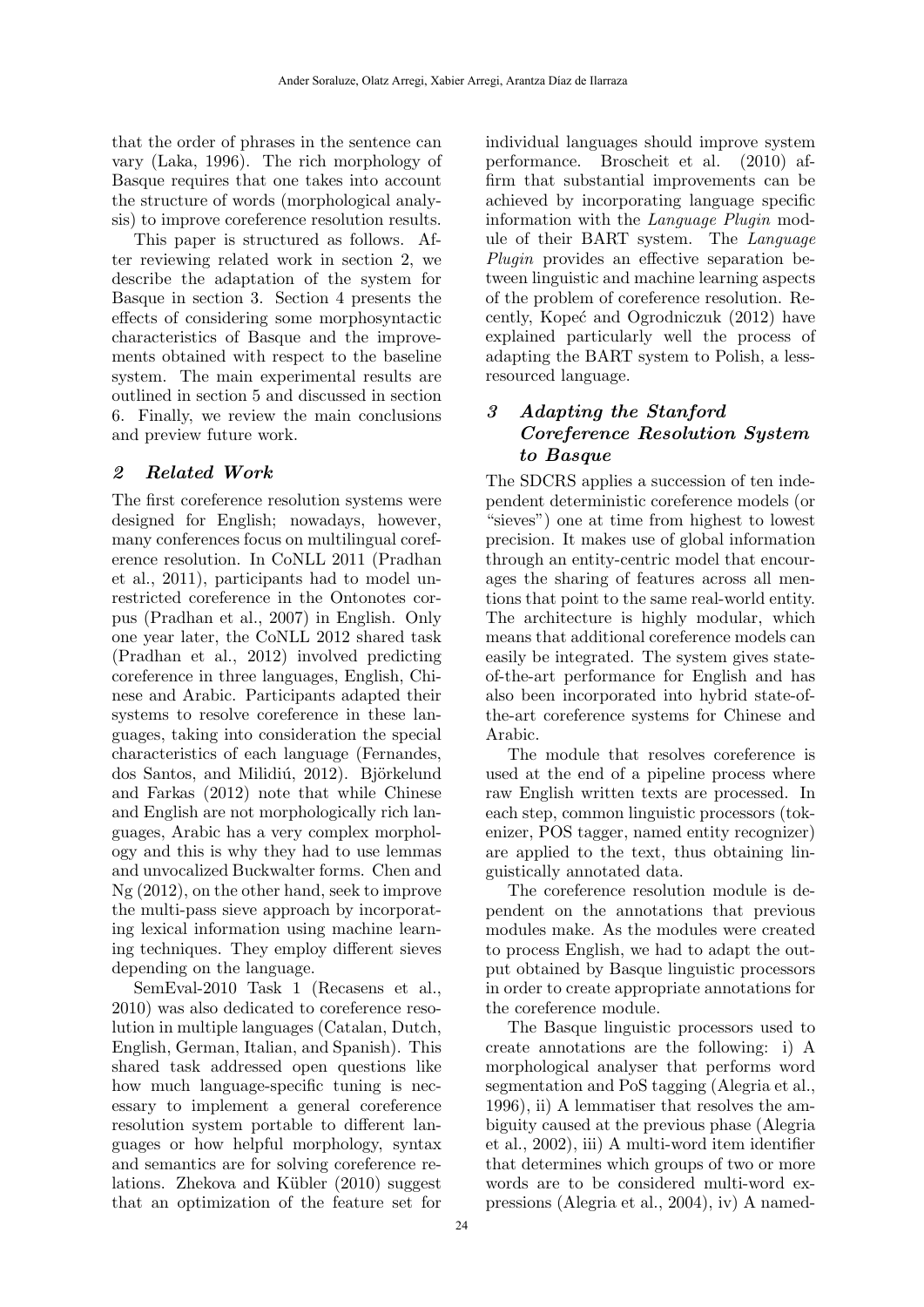entity recogniser that identifies and classifies named entities (person, organization, location) in the text (Alegria et al., 2003),  $v$ ) A numerical-entity recogniser that identifies and classifies numerical entities (date, time, percent, number...) in the text (Soraluze et al., 2011), vi) A dependency parser based on Maltparser (Nivre et al., 2007); its output is then used to create constituent trees (Bengoetxea and Gojenola, 2010), and vii) A mention detector that identifies mentions that are potential candidates to be part of coreference chains in Basque written texts (Soraluze et al., 2012).

Apart from the annotations, the coreference resolution module also makes use of some static lists that are organized to exploit relevant features like gender, animacy or number. Pronouns, too, are defined as static lists. These static lists have also been adapted to Basque.

The created baseline system uses the static lists adapted to Basque and the annotations created by Basque linguistic processors. The sieves of the coreference module have not been changed at all. The results obtained by this system are presented in section 5.

## 4 Improvements over the baseline system

In this section we explain how we modified the baseline system taking advantage of some of the Basque language features to improve the performance of the system.

### 4.1 The Exact Morphology String Match sieve

Firstly, we observed the need of creating a new sieve to deal with mentions that fulfilled the string match constraint except for some grammatical suffix. This need is closely related to the agglutinative nature of Basque. The new sieve, named Exact Morphology String Match, can be considered a replacement of the original Exact String Match sieve, which links two mentions if they contain the same extent text. The Exact String Match sieve works correctly when mentions are identical. Nevertheless, this constraint is too restrictive in agglutinative languages, since the role of prepositions is played by suffixes added to word forms, for example, lehendakariarekin "with the president" and lehendakariarengana "to the president". Exact Match String sieve would not link these two mentions because their extents do not match.

In order to treat these cases correctly, the Exact Morphology Match sieve assumes that two mentions are coreferent if i) the lemmas of each word in both mentions are identical, and ii) the number and definiteness are the same. If these conditions are not fulfilled, the mentions are not considered coreferent.

The examples in Table 1 illustrate the suitability of the Exact Morphology String Match. We can see that first mention *txori* politak, and the second one, txori politekin, are coreferent because their lemmas are identical and they satisfy the same number and same definiteness condition. Nevertheless, although the first and third mention are identical, they are not coreferent. The first mention Txori politak represents a plural mention in the absolutive case, and the same string in the third row corresponds with a mention in the singular ergative case (obviously this morphological information has been previously extracted by attending to the context). Finally, the first and fourth mentions have the same lemma and number but their definiteness differs (the first is definite while the second is indefinite), so they can not be considered coreferent.

# 4.2 The Relaxed String Match sieve

The SDCRS has a special sieve to treat relative clauses, called Relaxed String Match. This sieve considers two mentions coreferent if their strings are identical when the text of a relative clause following the head word is dropped, e.g., "Bush" and "Bush, who was president of the U.S.". In English relative clauses always follow the noun, but in Basque relative clauses can either follow or precede the noun. For example, the two possible equivalents in Basque for the sentence "the president, who accepted the new law" are the following: i) noun followed by the relative clause Presidentea [zeinak lege berria onartu  $baitu|_{REL}$  and ii) noun preceded by the relative clause *[Lege berria onartu duen*] $_{REL}$ presidentea. Although, the two cases presented above are correct in Basque, the second one is more common.

To resolve this issue, we have adapted the Relaxed String match sieve to also take into account relative clauses that precede the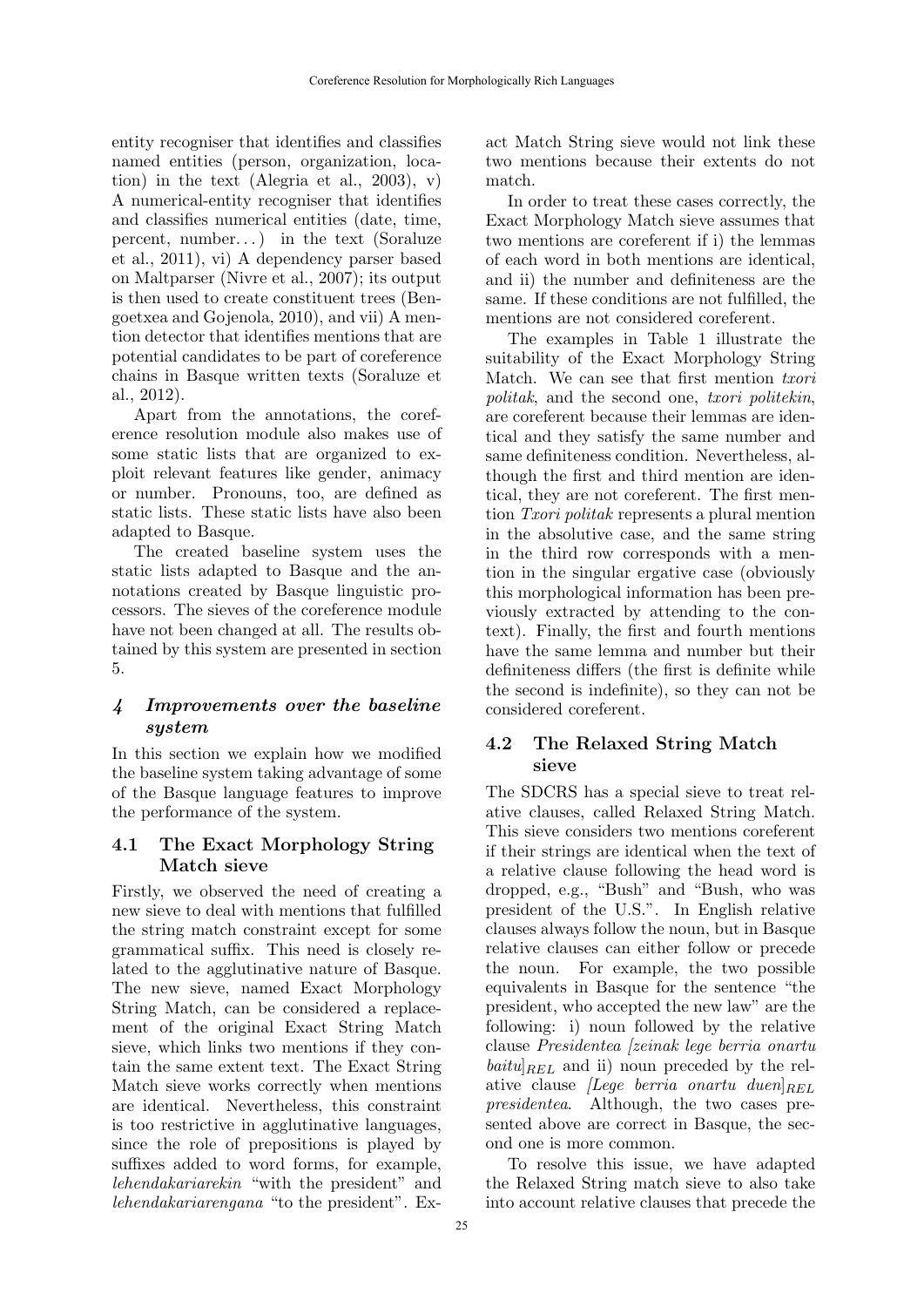| #        | Mention         | Translation           | Lemmas      | Number   | Definiteness | Coreferent |
|----------|-----------------|-----------------------|-------------|----------|--------------|------------|
|          | txori politak   | pretty bird           | txori polit | plural   | definite     | -          |
| $\Omega$ | txori politekin | with the pretty birds | txori polit | plural   | definite     | yes        |
| $\Omega$ | txori politak   | pretty bird           | txori polit | singular | definite     | no         |
| 4        | txori politek   | pretty birds          | txori polit | plural   | indefinite   | no         |

Table 1: Examples of mentions that are coreferent and not based on their morphological features

noun. This way, the sieve is able to drop the text or relative clause preceding the head word, and mentions like presidentea and lege berria onartu duen presidentea can be linked.

### 4.3 The Strict Head Match sieve and its variants

The String Match sieve links two mentions if the following constraints are fulfilled: i) the candidate mention (mention to consider for resolution) head word matches any head word of mentions in the antecedent entity (Entity Head Match); ii) all non-stop words in the current entity to be solved are included in the set of non-stop words in the antecedent entity (Word Inclusion); iii) all the mention modifiers (whether nouns or adjectives) of the candidate are included in the modifiers of the antecedent (Compatible Modifiers only); in other words this constraint avoids clustering the mentions autobia zuzena "the correct motorway" and autobia okerra "the wrong motorway"; iv) two mentions are not in an i-within-i construct  $(Not-i-within-i)$ , i.e., one cannot be child NP in the other's NP constituent (Chomsky, 1981).

We have adapted the first constraint and retained the others. In our proposal, the Entity Head Match constraint considers for comparison the head word lemmas, number and definiteness instead of the head word forms. In this way mentions like Vitoria-Gasteizko Eusko Legebiltzarra "Vitoria-Gasteiz Basque Parliament" and Vitoria-Gasteizko Legebiltzarretik "from Vitoria-Gasteiz Parliament" that would not be clustered following the original constraint are linked by means of our new adapted sieve.

In order to improve overall  $F_1$  by improving recall, the following three variants of the Strict Head Match sieve are applied: 1) all the constraints are considered; 2) all the constraints are considered except Compatible Modifiers Only; 3) all the constraints are considered except Word Inclusion.

As the Entity Head Match constraint is applied in all the variants, our adaptation influences all of them.

### 4.4 The Proper Head Word Match sieve

The Proper Head Word Match sieve considers two mentions coreferent if the following are fulfilled: i) the two mentions are headed by proper nouns and the head is the last word; ii) the two mentions are not in an i-within-i construct; iii) the modifiers of the two mentions cannot have location mismatches; iv) the candidate mention cannot have a number that appears in the antecedent candidate.

The first constraint of this sieve is too restrictive, because Basque is a free word order language and the last word of a mention does not obligatorily have to be the head of a mention. Therefore, we have changed the constraint in the way that the mentions headed by proper nouns can have their heads in any position within a mention. For example, the mention Frantzia ekialdea "eastern France" would not be a possible candidate for resolution without any changes in the sieve as the head, the proper noun Frantzia, is not the last word.

We also translated the list of location modifiers and the list of written numbers defined inside the sieve from English to Basque.

### 5 Evaluation

The corpus used to develop and test the system is a part of EPEC (the Reference Corpus for the Processing of Basque) (Aduriz et al., 2006). EPEC is a 300,000 word sample collection of news published in Euskaldunon Egunkaria, a Basque language newspaper. The part of the corpus we have used has about 45,000 words and it has been manually tagged by two linguists. First of all, automatically tagged mentions obtained by our mention detector have been corrected; then, coreferent mentions have been linked in clusters.

Decisions about the annotation of singletons differ depending on the corpora. In the corpus used in SemEval-2010 Task 1 (Recasens et al., 2010) all the singletons were annotated, on the contrary, in the Ontonotes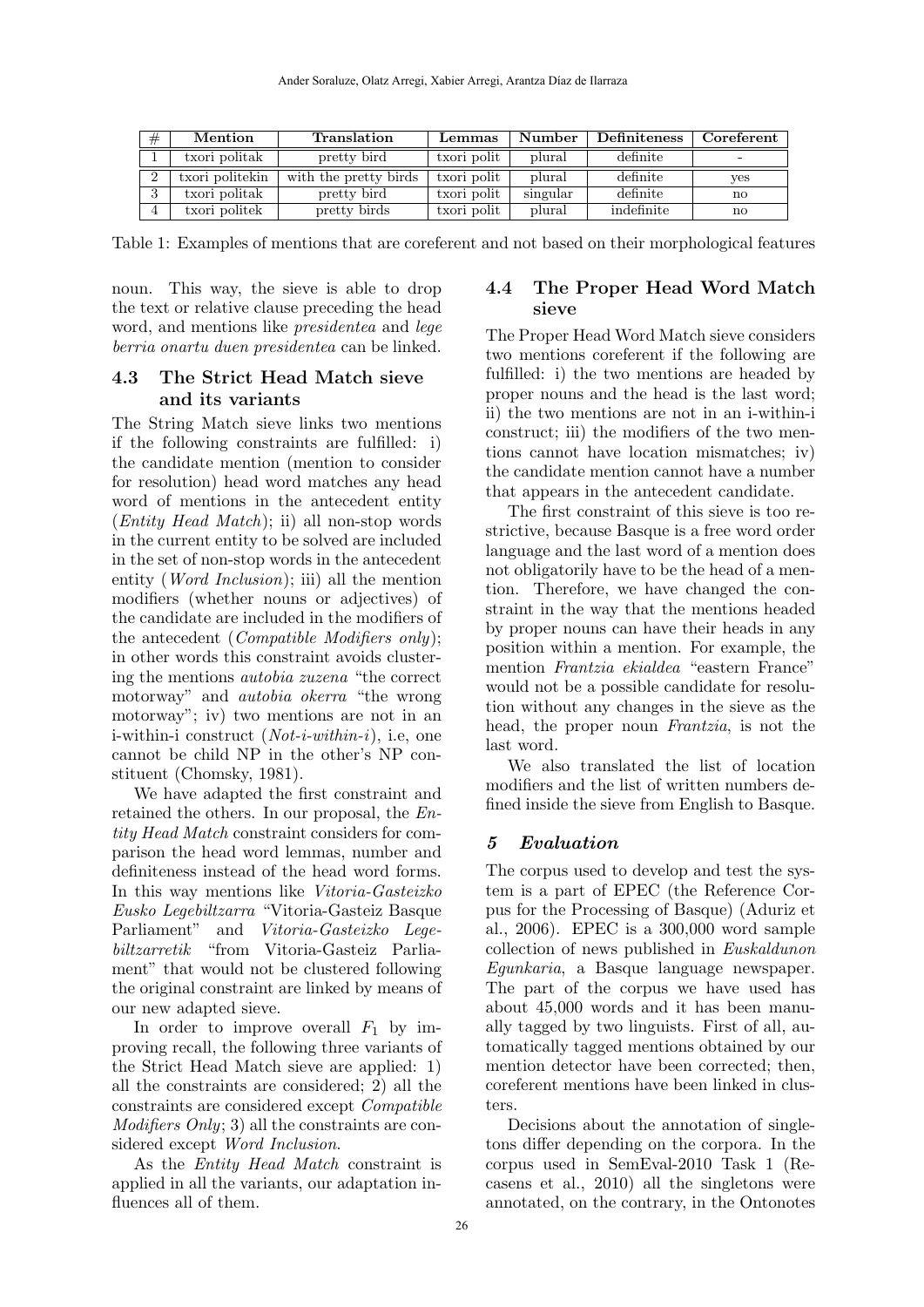corpus (Pradhan et al., 2007) singletons were not tagged. We decided to annotate all the singletons, although they had not coreference relations in the text. In our opinion singletons are significant for a deep text understanding.

To calculate the agreement between annotators, we used the Strict Matching protocol which considers two mentions correct if they are identically the same. Using this protocol we compared the annotations made by the two linguists and obtained an F-measure of 94.07% for agreement. All the annotation process has been carried out using the MMAX2 annotation tool (Müller and Strube, 2006).

We divided the dataset into two main parts: one for developing the system and the other for testing. More detailed information about the two parts can be found in Table 2.

|       | Words | <b>Mentions</b> | <b>Clusters</b> | Singletons |
|-------|-------|-----------------|-----------------|------------|
| Devel | 30434 | 8432            | 1313            | 4383       |
| Test  | 15949 | 4360            | 621             | 2445       |

Table 2: EPEC corpus division information

We tested two systems using the corpus: i) the baseline system (henceforth BS), which is a copy of the original SDCRS taking as input only the output of the Basque linguistic processors and translated static lists, and ii) our improved system, Basque Coreference Resolver (henceforth BCR), which modifies and adds some sieves taking advantage of the morphosyntactic features of Basque.

The metrics used to evaluate the systems are MUC (Vilain et al., 1995),  $B^3$  (Bagga and Baldwin, 1998), CEAF<sub>e</sub> (Luo, 2005),  $CEAF_m$  (Luo, 2005), and BLANC (Recasens and Hovy, 2011). The scores have been calculated using the reference implementation of the CoNLL scorer (Pradhan et al., 2014).

Table 3 shows the results obtained by each system in the test set when automatic mentions are used.

We have also evaluated the two systems using the gold mentions, i.e, when providing all the correct mentions to the coreference resolution systems. The scores obtained are shown in Table 4.

#### 6 Discussion

In the case of automatically detected mentions, BCR outperforms the BS according to  $F_1$  on all the metrics. In CoNLL metric, BCR

|                   |           | R     | P     | $F_{1}$ |
|-------------------|-----------|-------|-------|---------|
| Mention Detection |           | 73.01 | 74.86 | 73.92   |
| MUC               | BS        | 22.48 | 35.27 | 27.46   |
|                   | BCR.      | 36.63 | 44.34 | 40.11   |
| $R^3$             | BS        | 54.81 | 66.17 | 59.96   |
|                   | BCR.      | 58.34 | 64.08 | 61.08   |
| $CEAF_m$          | <b>BS</b> | 56.13 | 57.6  | 56.86   |
|                   | BCR.      | 58.52 | 60.00 | 59.25   |
| $CEAF_e$          | BS        | 62.08 | 55.5  | 58.61   |
|                   | BCR.      | 60.99 | 58.71 | 59.83   |
| <b>BLANC</b>      | BS        | 33.47 | 44.96 | 36.75   |
|                   | BCR       | 39.13 | 47.64 | 42.44   |
| <b>CONLL</b>      | BS        |       |       | 48.67   |
|                   | BCR.      |       |       | 53.67   |

Table 3: BS and BCR scores with automatic mentions

|                   |            | R     | Ρ     | $F_1$ |
|-------------------|------------|-------|-------|-------|
| Mention Detection |            | 100   | 100   | 100   |
| MUC               | BS         | 31.6  | 43.32 | 36.55 |
|                   | <b>BCR</b> | 51.54 | 56.71 | 54.00 |
| $R^3$             | <b>BS</b>  | 76.32 | 86.92 | 81.28 |
|                   | BCR.       | 81.61 | 86.6  | 84.03 |
| $CEAF_m$          | BS         | 72.13 | 72.13 | 72.13 |
|                   | BCR.       | 76.3  | 76.3  | 76.3  |
| $CEAF_e$          | BS         | 80.44 | 72.11 | 76.05 |
|                   | BCR.       | 81.00 | 77.97 | 79.46 |
| BLANC             | BS         | 59.47 | 71.06 | 62.94 |
|                   | BCR.       | 67.54 | 75.56 | 70.76 |
| <b>CONLL</b>      | BS         |       |       | 64.62 |
|                   | BCR.       |       |       | 72.49 |

Table 4: BS and BCR scores with gold mentions

has a score of 53.67 , which is 5 points higher than BS, which scores 48.67.

In Goenaga et al. (2012) an automatic coreference resolution system for Basque is presented, but unfortunately the results are not comparable with ours. The reasons of not being the works comparable are that the corpus used by the authors to evaluate pronominal anaphora resolution is not the same as the one we used, and the size of the corpora also differs considerably in size. Furthermore, some structures like relative clauses that we consider as mentions are not taken into account in the cited work.

As it is mentioned in Pradhan et al. (2014), where official updated scores of CoNLL 2011 and CoNLL 2012 participants are presented, the best system in 2011 ob-tained 51.5 official score and the worst 15.5 for English. One year later in CONLL 2012, systems obtained better results for English task: the best one scored 60.7 in CoNLL  $F_1$ . It is worth to note that the scores from CoNLL 2011 and 2012 are not directly com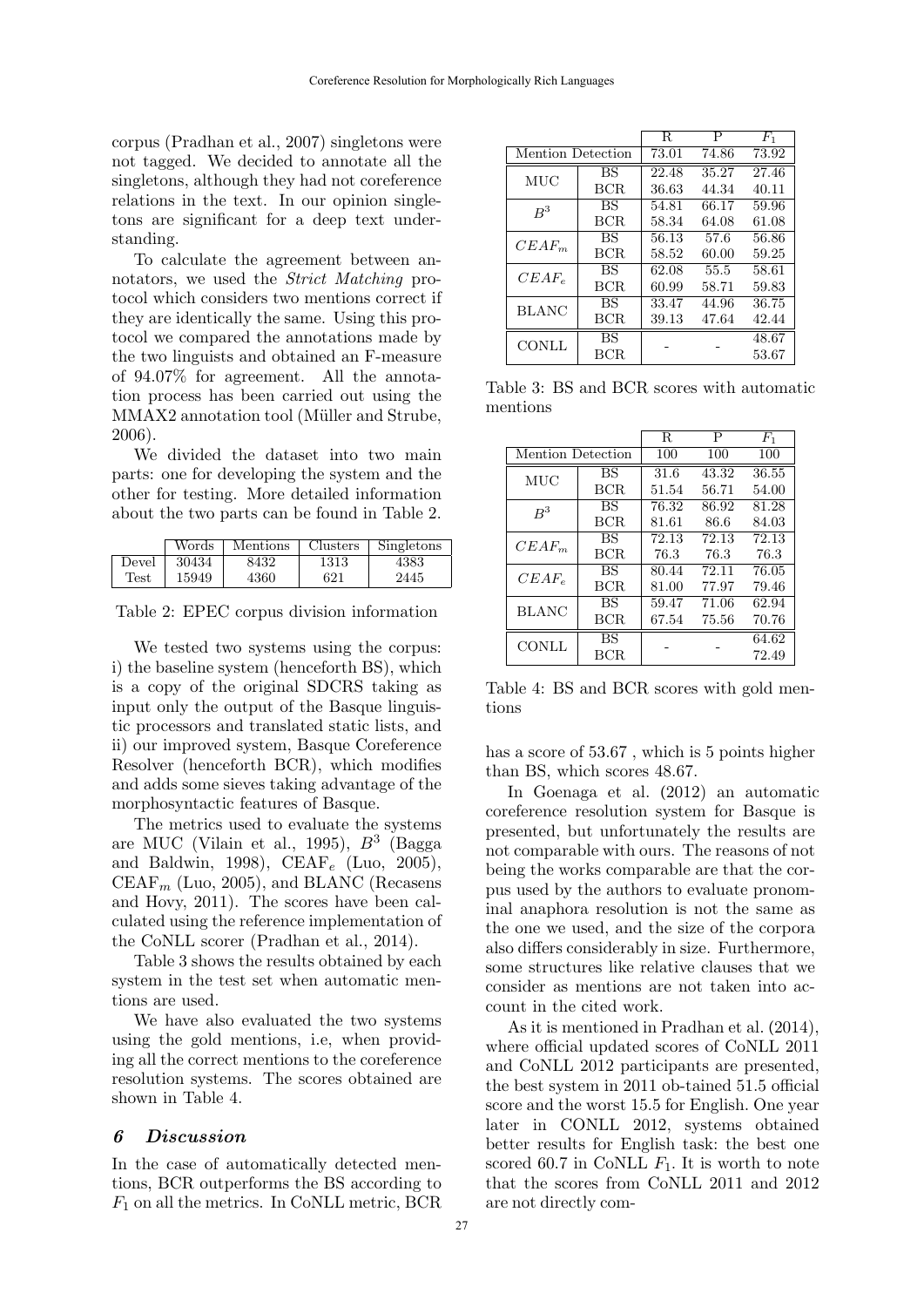parable with ours, given that neither the language for resolution nor the corpus used are the same.

Comparing with the results for Arabic coreference resolution, a morphologically rich language as Basque, in CoNLL 2012 the best system obtained an score of 45.2. Clearly, the results are lower for Arabic than for English. Chen and Ng (2012), participants in the Arabic coreference resolution task, argue that their low results for Arabic are primar-ily because Arabic is highly inflectional and their knowledge of the language was poor.

German is also a morphologically rich language, but while Basque is an agglutinative language German is considered fusional language. Two system presented in SemEval-2010 Task 1 (Recasens et al., 2010) that resolved coreference for German are SU- $CRE (Kobdani and Schütze, 2010)$  and UBIU  $(Zhekova and Kübler, 2010)$ . SUCRE obtained an score of 55.03 CoNLL  $F_1$  and UBIU 33.93. While SUCRE's results are good enough, UBIU's are quite low considering that the system is described as a languageindependent for coreference resolution.

Observing our results we can affirm that the knowledge of the language, such as the morphosyntactic information, benefits considerably the coreference resolution in highly inflectional languages.

Our preliminary results are quite good in all the metrics, taking into account that there is margin of improvement as the full adaptation of the BCR is not yet finished.

When gold mentions are used our system also outperforms the baseline system according to all the metrics. The official CoNLL metric is outperformed by 7.87 points.

It is interesting to compare the effect of the mention detection. When automatic mentions are provided the CoNLL  $F_1$  of BCR is 53.67, while providing gold mentions raises this value to 72.49. There is a considerable improvement, 18.86 points, that shows how important is to obtain a good performance in the mention detection task and how errors in this step can decrease substantially the performance on coreference resolution. Similar ideas on the importance of mention detection are presented in Uryupina (2008) and in Uryupina (2010). The scores obtained when gold mentions are provided also shows that there is still a margin to improve coreference resolution.

#### 7 Conclusions and future work

We have adapted the SDCRS to Basque and integrated it into a global architecture of linguistic processing. Firstly, we have defined a baseline system, and afterwards, improved it based on the principle that morpho-syntactic features are crucial in the design of the sieves for agglutinative languages like Basque. The initial changes consist of the addition of a new sieve, Exact Morphology Match, replacing the original Exact String Match and the modification of Relaxed String Match sieve, Strict Head Match sieve and its variants and Proper Head Word Match sieve. Our system outperforms the baseline system in all the metrics considered. The results obtained in CoNLL metric are quite good, 53.67 when automatic mentions are used and 72.49 with gold mentions, and point that we are in a good direction to obtain a robust coreference resolution for Basque.

In the future, our aim is to analyse the influence of agglutination and free word-order on other sieves, and to implement the necessary adaptations. We also want to adapt the Pronoun Resolution sieve to Basque, taking into account the characteristics of the Basque pronouns. Nowadays, the original sieve ordering of the SDCRS is used in our system, nevertheless, better ordering options could exist. We would like to investigate which ordering of the sieves would be the optimal for Basque. It would also be interesting to carry out a deep qualitative error analysis of the results in order to obtain information about how to improve the recall of the system while preserving the precision.

We expect that the incorporation of new Basque-oriented treatments into the system will improve the overall scores.

### References

- Aduriz, I., M. Aranzabe, J. M. Arriola, M. Atutxa, A. Díaz de Ilarraza, N. Ezeiza, K. Gojenola, M. Oronoz, A. Soroa, and R. Urizar. 2006. Methodology and Steps towards the Construction of EPEC, a Corpus of Written Basque Tagged at Morphological and Syntactic Levels for the Automatic Processing. Rodopi. Book series: Language and Computers., pages 1–15.
- Alegria, I., O. Ansa, X. Artola, N. Ezeiza, K. Gojenola, and R. Urizar. 2004. Representation and Treatment of Multiword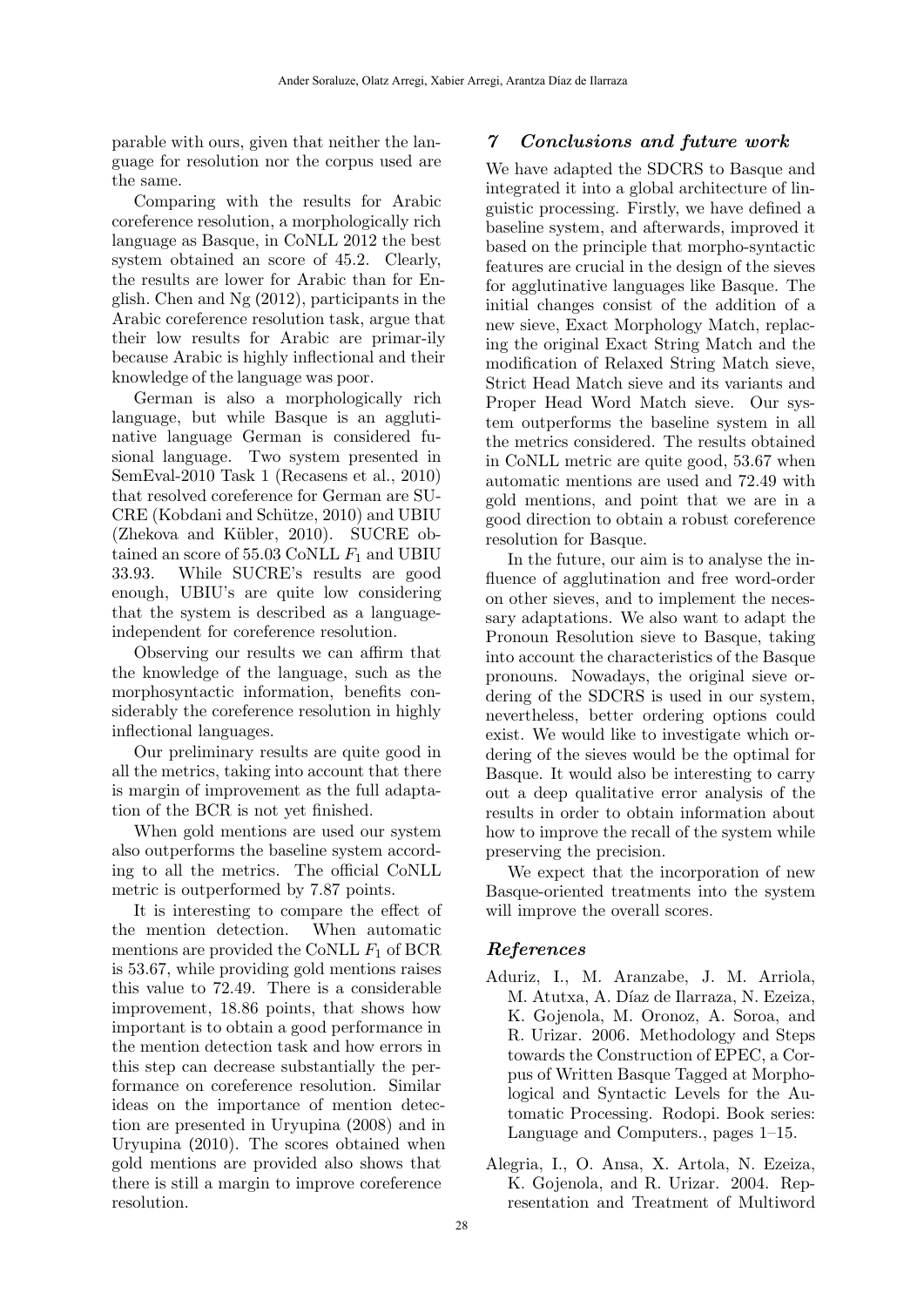Expressions in Basque. In ACL workshop on Multiword Expressions, pages 48–55.

- Alegria, I., M. Aranzabe, N. Ezeiza, A. Ezeiza, and R. Urizar. 2002. Using Finite State Technology in Natural Language Processing of Basque. In Implementation and Application of Automata, volume 2494 of Lecture Notes in Computer Science. Springer Berlin / Heidelberg, pages 1–12.
- Alegria, I., X. Artola, K. Sarasola, and M. Urkia. 1996. Automatic Morphological Analysis of Basque. Literary  $\mathcal C$  Linguistic Computing, 11(4):193–203.
- Alegria, I., N. Ezeiza, I. Fernandez, and R. Urizar. 2003. Named Entity Recognition and Classification for texts in Basque. In II Jornadas de Tratamiento y Recuperación de Información,  $\overline{JOTRI}$  2003), pages 198–203, Madrid, Spain.
- Bagga, A. and B. Baldwin. 1998. Algorithms for Scoring Coreference Chains. In In The First International Conference on Language Resources and Evaluation Workshop on Linguistics Coreference, pages 563–566.
- Bengoetxea, K. and K. Gojenola. 2010. Application of Different Techniques to Dependency Parsing of Basque. In Proceedings of the NAACL HLT 2010 First Workshop on Statistical Parsing of Morphologically-Rich Languages, pages 31–39, Stroudsburg, PA, USA.
- Björkelund, A. and R. Farkas. 2012. Datadriven Multilingual Coreference Resolution Using Resolver Stacking. In Joint Conference on EMNLP and CoNLL - Shared Task, pages 49–55, Jeju Island, Korea, July. Association for Computational Linguistics.
- Broscheit, S., M. Poesio, S. P. Ponzetto, K. J. Rodriguez, L. Romano, O. Uryupina, Y. Versley, and R. Zanoli. 2010. BART: A multilingual Anaphora Resolution System. In Proceedings of the 5th International Workshop on Semantic Evaluation, (SemEval 2010), pages 104–107, Stroudsburg, PA, USA.
- Chen, C. and V. Ng. 2012. Combining the Best of Two Worlds: A Hybrid Approach to Multilingual Coreference Resolution. In Joint Conference on EMNLP

and CoNLL: Proceedings of the Shared Task, pages 56–63.

- Chomsky, N. 1981. Lectures on Government and Binding. Studies in generative grammar. Foris publications, Dordrecht, Cinnaminson (R.I.).
- Fernandes, E. R., C. N. dos Santos, and R. L. Milidiú. 2012. Latent Structure Perceptron with Feature Induction for Unrestricted Coreference Resolution. In Joint Conference on EMNLP and CoNLL - Shared Task, CoNLL '12, pages  $41-48$ , Stroudsburg, PA, USA. Association for Computational Linguistics.
- Goenaga, I., O. Arregi, K. Ceberio, A. Díaz de Ilarraza, and A. Jimeno. 2012. Automatic Coreference Annotation in Basque. In 11th International Workshop on Treebanks and Linguistic Theories, Lisbon, Portugal.
- Kobdani, H. and H. Schütze. 2010. SUCRE: A Modular System for Coreference Resolution. In Proceedings of the 5th International Workshop on Semantic Evaluation, (SemEval 2010), pages 92–95, Stroudsburg, PA, USA.
- Kopeć, M. and M. Ogrodniczuk. 2012. Creating a Coreference Resolution System for Polish. In Proceedings of the Eight International Conference on Language Resources and Evaluation (LREC'12), Istanbul, Turkey. European Language Resources Association (ELRA).
- Laka, I. 1996. A Brief Grammar of Euskara, the Basque Language. http://www.ehu.es/grammar. University of the Basque Country.
- Lee, H., A. Chang, Y. Peirsman, N. Chambers, M. Surdeanu, and D. Jurafsky. 2013. Deterministic Coreference Resolution Based on Entity-centric, Precisionranked Rules. Compututational Linguistics,  $39(4):885 - 916$ .
- Luo, X. 2005. On Coreference Resolution Performance Metrics. In Proceedings of the Conference on Human Language Technology and Empirical Methods in Natural Language Processing, pages 25– 32, Stroudsburg, PA, USA. Association for Computational Linguistics.